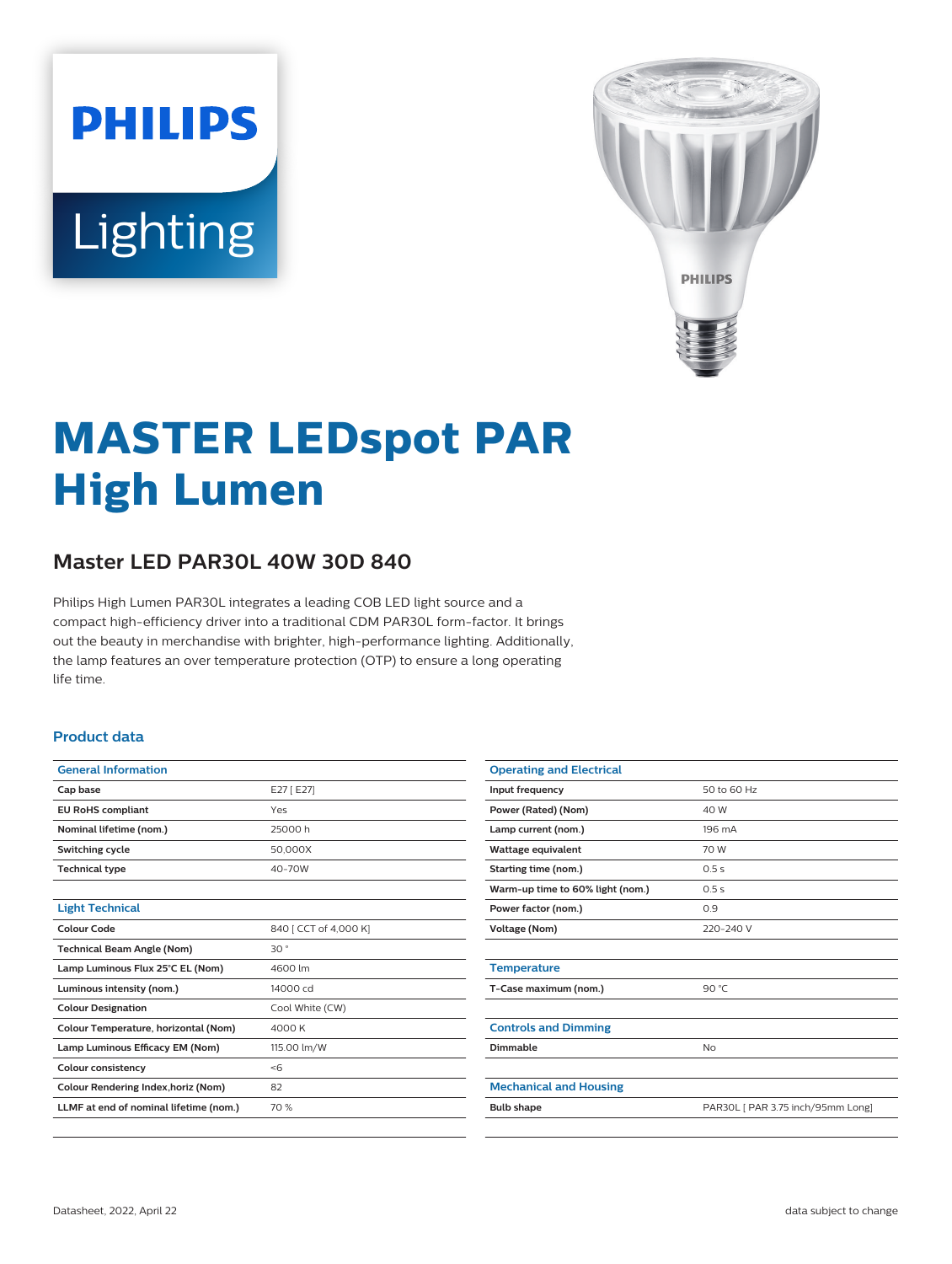### **MASTER LEDspot PAR High Lumen**

| <b>Approval and Application</b>    |                 |
|------------------------------------|-----------------|
| Suitable for accent lighting       | Yes             |
| Energy consumption kWh/1,000 hours | 40 kWh          |
|                                    |                 |
| <b>Product Data</b>                |                 |
| <b>Full product code</b>           | 871869675945500 |

**Order product name** Master LED PAR30L 40W 30D 840

**EAN/UPC – product** 8718696759455

| Order code                        | 929001374908 |
|-----------------------------------|--------------|
| SAP numerator - quantity per pack |              |
| Numerator - packs per outer box   | 6            |
| <b>SAP</b> material               | 929001374908 |
| SAP net weight (piece)            | 0.410 kg     |

#### **Dimensional drawing**



#### **Product D C** Master LED PAR30L 40W 30D 840 95.5 mm 129 mm

#### **Photometric data**



**LEDspot E27 PAR30L 40W 4000K**

**LEDspot E27 PAR30L 40W 4000K**

 $\sim$ 20000  $\sim$  30°

15000

60 <sup>o</sup> <sup>o</sup>

5000 ı non

 $\circ$   $\rightarrow$   $\circ$   $\rightarrow$   $\rightarrow$   $\rightarrow$   $\circ$ 

 $^{o}$  180<sup>o</sup> 120<sup>o</sup>

 $(cd)$  0<sup>o</sup>

120